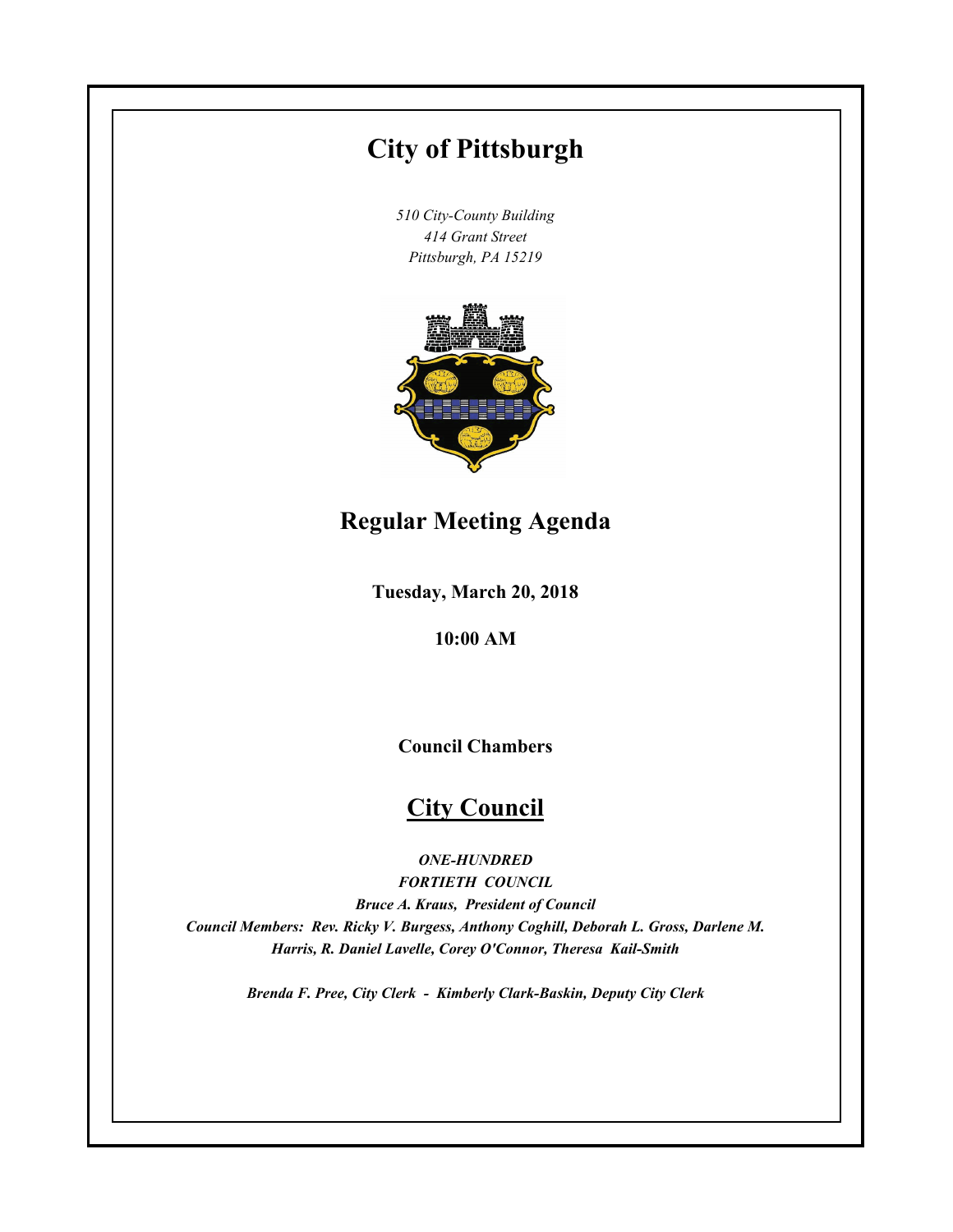#### **ROLL CALL**

# **PLEDGE OF ALLEGIANCE**

#### **PROCLAMATIONS**

**2018-0293**

**2018-0294**

**2018-0295**

**2018-0296**

**2018-0297**

**2018-0298**

#### **PUBLIC COMMENTS**

#### **PRESENTATION OF PAPERS**

#### **COUNCILMAN REVEREND RICKY V. BURGESS PRESENTS:**

- [2018-0276](http://pittsburgh.legistar.com/gateway.aspx?m=l&id=/matter.aspx?key=22586) Resolution authorizing the issuance of a warrant in favor of Jane Desimone, Arbitrator, P.O. Box 8261, Pittsburgh, PA 15218 for arbitration fees and travel expenses for two (2) days of hearings and two (2) day of executive sessions related to the Interest Arbitration - Healthcare Reopener between the City of Pittsburgh and IAFF, Lodge No. 1 in an amount not to exceed Four Thousand Eight Hundred Seventy-five Dollars and 78/00 (\$4,875.78). *(Executive Session Requested)*
- [2018-0277](http://pittsburgh.legistar.com/gateway.aspx?m=l&id=/matter.aspx?key=22587) Resolution authorizing the issuance of a warrant in favor of Leech Tishman Fuscaldo & Lampl, 525 William Penn Place, 28th Floor, Pittsburgh, PA 15219 in an amount not to exceed Three Thousand Five Hundred Dollars (\$3,500.00) for professional services rendered pertaining to a litigation matter at 2:17-CV-00828, chargeable to and payable from 11101.108000.53.5317.2018. *(Executive Session Requested)*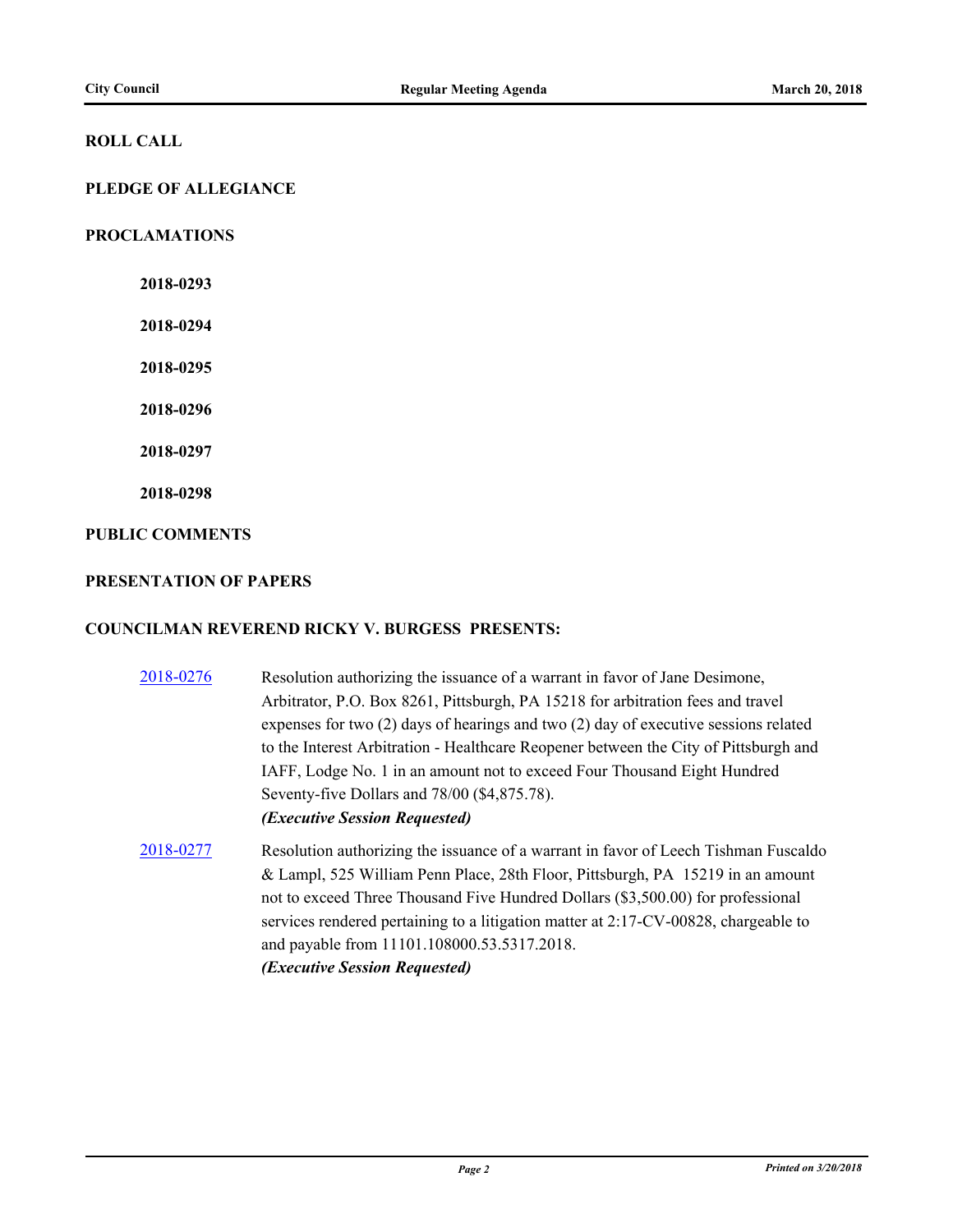| 2018-0278 | Resolution authorizing the issuance of a warrant in favor of Maiello, Brungo $\&$                                                                                         |  |  |
|-----------|---------------------------------------------------------------------------------------------------------------------------------------------------------------------------|--|--|
|           | Maiello, LLP, 424 South 27th Street, Suite 210, Pittsburgh, PA 15203, in an amount                                                                                        |  |  |
|           | not to exceed Four Thousand Four Hundred Sixty-Five Dollars and No Cents                                                                                                  |  |  |
|           | (\$4,465.00) for professional legal services in connection with Ethics Hearing Board<br>matters.                                                                          |  |  |
|           | <i><b>(Executive Session Requested)</b></i>                                                                                                                               |  |  |
| 2018-0279 | Resolution authorizing the issuance of a warrant in favor of Cohen & Grigsby, P.C.                                                                                        |  |  |
|           | P.O. Box 641014, Pittsburgh, PA 15264-1014, in an amount not to exceed Nine                                                                                               |  |  |
|           | Thousand Three Hundred Sixty-Six Dollars and Six Cents (\$9,366.06)<br>for                                                                                                |  |  |
|           | professional services in connection with immigration matters.                                                                                                             |  |  |
|           | (Executive Session Requested)                                                                                                                                             |  |  |
| 2018-0280 | Resolution authorizing and directing the Mayor to issue and the City Controller to<br>countersign a warrant in an amount to be determined by the Department of Finance to |  |  |
|           | the Commonwealth of Pennsylvania representing payment required for unclaimed                                                                                              |  |  |
|           | funds for the year 2014, pursuant to the provisions of Deposition of Abandoned and                                                                                        |  |  |
|           | Unclaimed Property Act of August 9, 1971 P.L. 74.                                                                                                                         |  |  |

#### **COUNCILWOMAN DEBORAH L. GROSS PRESENTS:**

[2018-0281](http://pittsburgh.legistar.com/gateway.aspx?m=l&id=/matter.aspx?key=22591) Resolution approving a Conditional Use Application under the Pittsburgh Code, Title Nine, Zoning, Article V, Chapter 911.2, Section 911.02.A.64 for St. Edmund's Academy for authorization to expand an Elementary/Secondary School (General) at 5705 Darlington Road, zoned "RM-M" Residential Multi-Family, Moderate Density District, 14th Ward, Council District No. 5

# **COUNCILWOMAN DARLENE M. HARRIS PRESENTS:**

- [2018-0282](http://pittsburgh.legistar.com/gateway.aspx?m=l&id=/matter.aspx?key=22592) Resolution providing for a Contract for consulting services with Industrial/Organizational Solutions, Inc. (I/O Solutions) for Firefighter Recruit position written examination pre-test training material, the development, administration and scoring of National Firefighter Selection Inventory (NFSI) written examination, examination analysis and final report and providing for the payment of the costs thereof not to exceed \$30,540.00.
- [2018-0283](http://pittsburgh.legistar.com/gateway.aspx?m=l&id=/matter.aspx?key=22593) Resolution authorizing the Mayor and the Director the Department of Human Resources and Civil Service to enter into a Professional Services Agreement(s) and/or Contract(s) with NEOGOV for the upgrade and continual maintenance of software for HR workforce management, applicant tracking, and Civil Service testing, and providing for the payment of the costs thereof. Cost not to exceed \$36,463.75.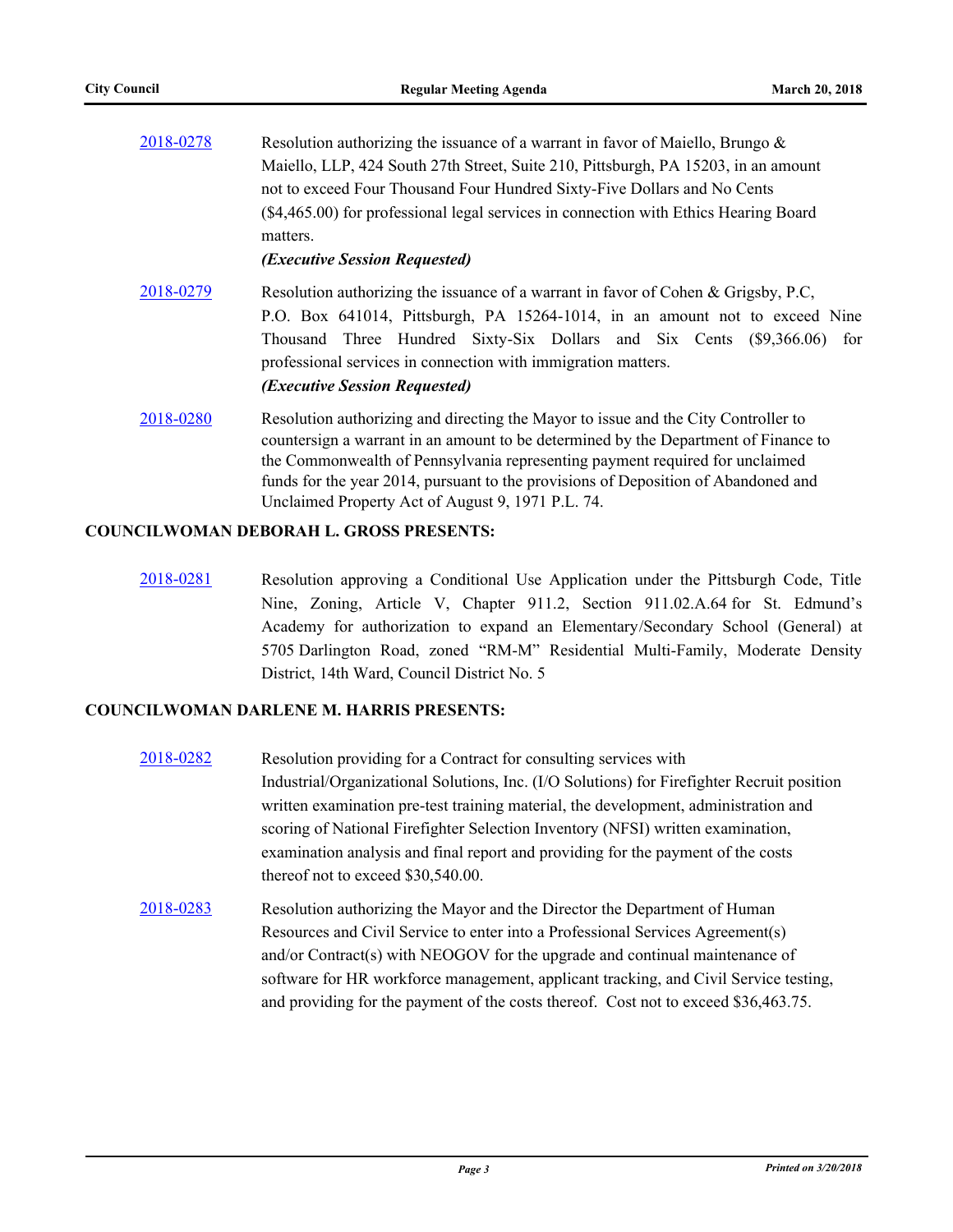| 2018-0284 | Resolution providing for the authorization to make all legitimate expenditures for |
|-----------|------------------------------------------------------------------------------------|
|           | payments and agreements or agreements with various agencies to conduct a summer    |
|           | youth employment program to youth residing in the City of Pittsburgh, summer staff |
|           | wages, and administrative expenditures necessary to implement the 2018 Learn and   |
|           | Earn Summer Youth Employment Program; and providing for the periodic transfer of   |
|           | funds to be used in the 2018 Learn and Earn Summer Youth Employment Program        |
|           | for payment of cost thereof, cost not to exceed \$200,000.00.                      |

[2018-0285](http://pittsburgh.legistar.com/gateway.aspx?m=l&id=/matter.aspx?key=22595) Resolution amending Resolution 692 of 2015, entitled "Resolution providing that the City of Pittsburgh enter into a Professional Services Agreement(s) and/or Contract(s) with Industrial/Organizational Solutions, Inc. (I/O Solutions) for professional consulting services in connection with Police Lieutenant and Police Sergeant position job analyses; the development, administration, and scoring of new written examinations; and development, assessor selection, administration, and scoring of new oral board examinations; and providing for the payment of the costs thereof," by increasing the authorized amount by One Hundred Fifty Four Thousand Dollars (\$154,000.00).

#### **COUNCILMAN BRUCE A. KRAUS PRESENTS:**

**2018-0290** Ordinance amending the Pittsburgh Code, Title One, Administration, Article XI: Human Resources, Chapter 180, by adding Section 180.07, entitled "Civil Workplace." **SPONSOR /S:** MR. KRAUS **CO-SPONSOR /S:** MS. GROSS AND MR. O'CONNOR **2018-0291** Ordinance amending and supplementing the City of Pittsburgh Code of Ordinances, Title I: Administrative, Article XI: Human Resources, Chapter 180: Human Resources Administration, by adding Section 180.08: Internal Policies and Section 180.09: Prohibition of Non-Disclosure Agreements. **SPONSOR /S:** MR. O'CONNOR **CO-SPONSOR /S:** MR. KRAUS AND MS. GROSS

## **COUNCILMAN R. DANIEL LAVELLE PRESENTS:**

[2018-0286](http://pittsburgh.legistar.com/gateway.aspx?m=l&id=/matter.aspx?key=22596) Resolution authorizing the Mayor and the Director of the Department of Public Safety to enter on behalf of the City of Pittsburgh into an Agreement with the Housing Authority of the City of Pittsburgh ("HACP") for the providing of police services at HACP properties over a three-year term.

#### **COUNCILMAN COREY O'CONNOR PRESENTS:**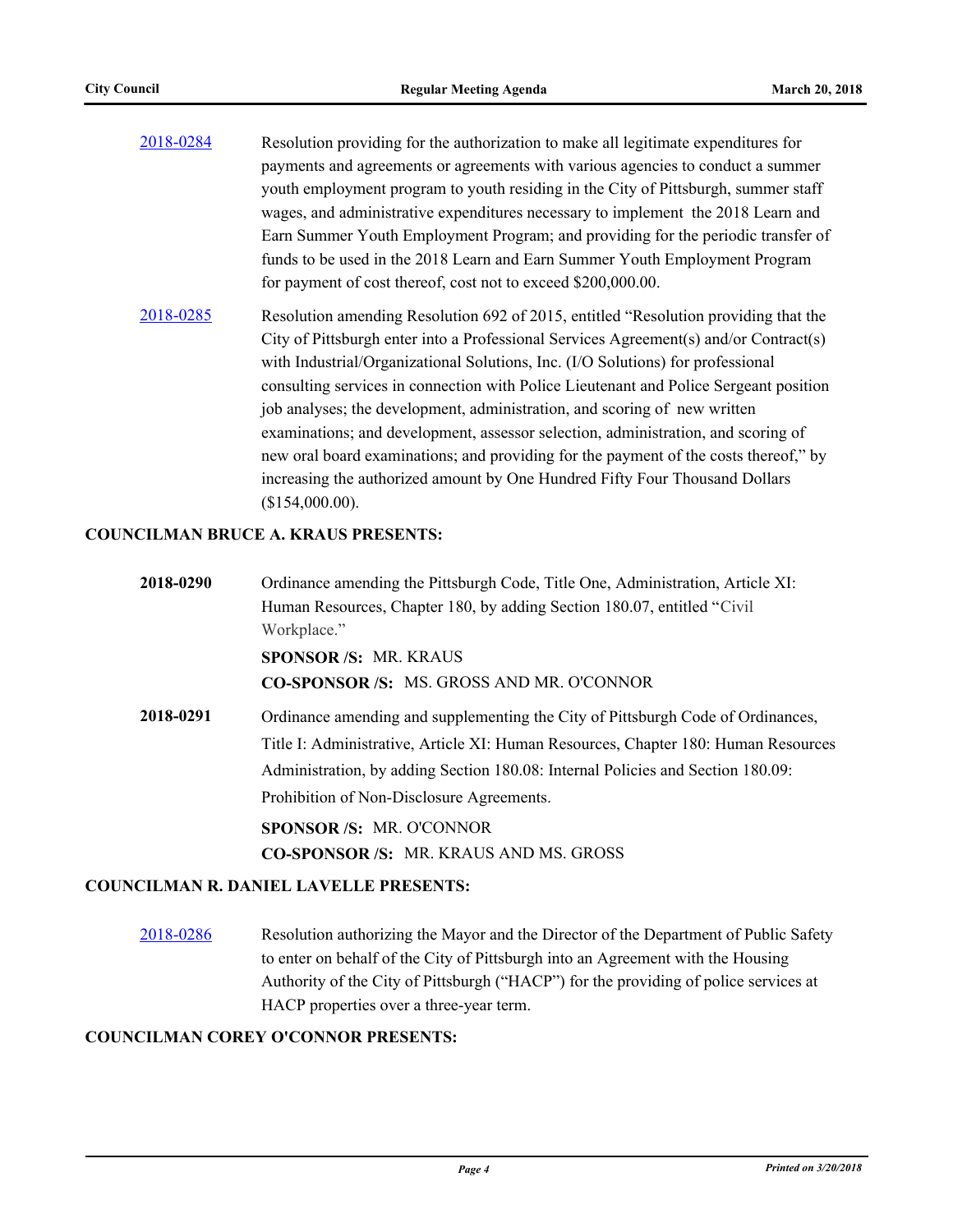| 2018-0287 | Resolution providing for a Cooperation Agreement between the City of Pittsburgh<br>("City") and the Pittsburgh Water and Sewer Authority ("PWSA") to implement a<br>revised governance structure for the Pittsburgh Water and Sewer Authority. |
|-----------|------------------------------------------------------------------------------------------------------------------------------------------------------------------------------------------------------------------------------------------------|
| 2018-0288 | Resolution authorizing the Mayor and the Director of the Department of Human<br>Resources and Civil Service to enter into an Intergovernmental Cooperation<br>Agreement or Agreements with the County of Allegheny and Partner 4 Work for the  |
|           | shared operation and administration of the 2018 Learn and Earn Summer Youth                                                                                                                                                                    |
|           | Employment Program in an amount not to exceed One Million Five Hundred                                                                                                                                                                         |
|           | Thousand Dollars (\$1,500,000.00), and for the payment of the costs thereof.                                                                                                                                                                   |

# **COUNCILWOMAN THERESA KAIL-SMITH PRESENTS:**

| 2018-0289 | Resolution authorizing the Mayor and the Director of the Department of Public       |
|-----------|-------------------------------------------------------------------------------------|
|           | Works and/or the Director of the Department of Mobility and Infrastructure to enter |
|           | into a License Agreement for a period of five years in which the City grants to     |
|           | Allegheny GoatScape a right to utilize grazing goats upon particular City property  |
|           | and/or Right-of-Way in specified locations Citywide.                                |

**2018-0292** Resolution directing the Department of Mobility and Infrastructure to waive the policy of a neighborhood petition requirement for the paving over of brick/block streets in regards to the paving of Bartow Street.

**SPONSOR /S:** MRS. KAIL-SMITH

## **UNFINISHED BUSINESS**

| 2018-0225 |                                                                                                                           | Resolution appointing Rev. Liddy Barlow to serve as a member of the Commission<br>on Human Relations for a term to expire April 30, 2020. |                                                         |  |
|-----------|---------------------------------------------------------------------------------------------------------------------------|-------------------------------------------------------------------------------------------------------------------------------------------|---------------------------------------------------------|--|
|           | <b>Legislative History</b>                                                                                                |                                                                                                                                           |                                                         |  |
|           | 3/6/18                                                                                                                    | City Council                                                                                                                              | Held, Pending Interview to the Committee<br>on Hearings |  |
|           | 3/14/18                                                                                                                   | <b>Standing Committee</b>                                                                                                                 | Interview Held                                          |  |
| 2018-0229 | Resolution appointing David Price to serve as a member of the Board of Appeals for<br>a term to expire December 31, 2021. |                                                                                                                                           |                                                         |  |
|           | <b>Legislative History</b>                                                                                                |                                                                                                                                           |                                                         |  |
|           | 3/6/18                                                                                                                    | City Council                                                                                                                              | Held, Pending Interview to the Committee<br>on Hearings |  |
|           | 3/14/18                                                                                                                   | <b>Standing Committee</b>                                                                                                                 | Interview Held                                          |  |
| 2018-0230 | Resolution appointing Yoko Tai to serve as a member of the Board of Appeals for a<br>term to expire December 31, 2021.    |                                                                                                                                           |                                                         |  |

*Legislative History*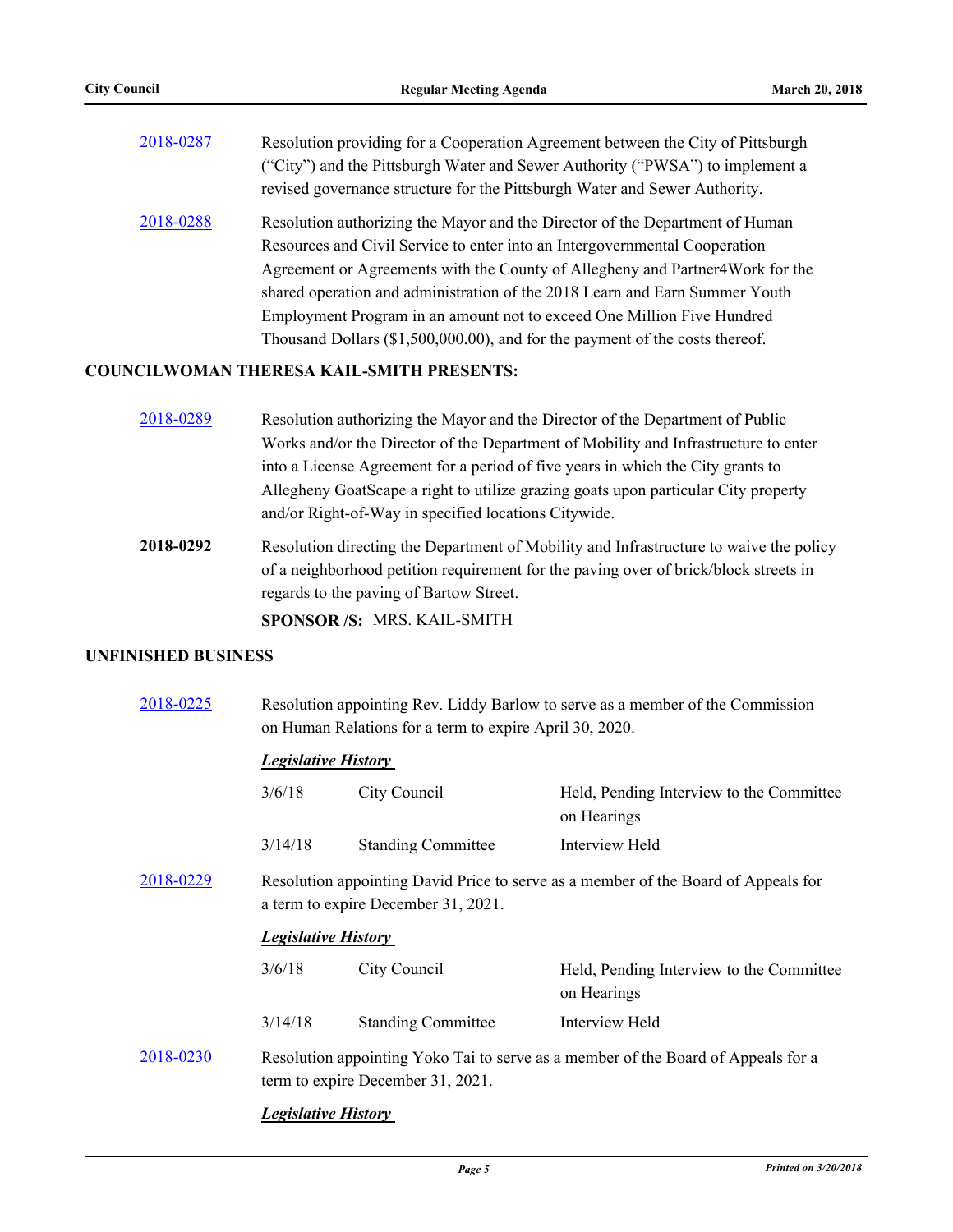|           | 3/6/18                                                                                                                                                             | City Council              | Held, Pending Interview to the Committee<br>on Hearings        |
|-----------|--------------------------------------------------------------------------------------------------------------------------------------------------------------------|---------------------------|----------------------------------------------------------------|
|           | 3/14/18                                                                                                                                                            | <b>Standing Committee</b> | Interview Held                                                 |
| 2018-0235 | Resolution appointing Harry Johnson II to serve as a member of the Civil Service<br>Commission for a term to expire December 31, 2021.                             |                           |                                                                |
|           | <b>Legislative History</b>                                                                                                                                         |                           |                                                                |
|           | 3/6/18                                                                                                                                                             | City Council              | Held, Pending Interview to the Committee<br>on Human Resources |
|           | 3/14/18                                                                                                                                                            | <b>Standing Committee</b> | Interview Held                                                 |
| 2018-0238 | Resolution appointing Maelene J. Myers as a member of the Disruptive Properties<br>Appeals Board of the City of Pittsburgh for a term to expire December 31, 2021. |                           |                                                                |
|           | <b>Legislative History</b>                                                                                                                                         |                           |                                                                |
|           | 3/6/18                                                                                                                                                             | City Council              | Held, Pending Interview to the Committee<br>on Hearings        |
|           | 3/14/18                                                                                                                                                            | <b>Standing Committee</b> | Interview Held                                                 |
| 2018-0261 | Resolution appointing Janet K. Manuel to serve as a member of the Comprehensive<br>Municipal Pension Trust Fund for a term to expire December 31, 2021.            |                           |                                                                |
|           | <b>Legislative History</b>                                                                                                                                         |                           |                                                                |
|           | 3/13/18                                                                                                                                                            | City Council              | Held, Pending Interview to the Committee<br>on Hearings        |
|           | 3/14/18                                                                                                                                                            | <b>Standing Committee</b> | Interview Held                                                 |
| 2018-0269 | Resolution appointing Janet Manuel as the Director of the Department of Human<br>Resources and Civil Service of the City of Pittsburgh.                            |                           |                                                                |
|           | <b>Legislative History</b>                                                                                                                                         |                           |                                                                |
|           | 3/13/18                                                                                                                                                            | City Council              | Held, Pending Interview to the Committee<br>on Hearings        |
|           | 3/14/18                                                                                                                                                            | <b>Standing Committee</b> | Interview Held                                                 |

# **REPORTS OF COMMITTEE - FINAL ACTION**

# **COUNCILMAN REVEREND RICKY V. BURGESS PRESENTS COMMITTEE ON FINANCE AND LAW**

[2018-0273](http://pittsburgh.legistar.com/gateway.aspx?m=l&id=/matter.aspx?key=22583) Report of the Committee on Finance and Law for March 14, 2018 with an Affirmative Recommendation.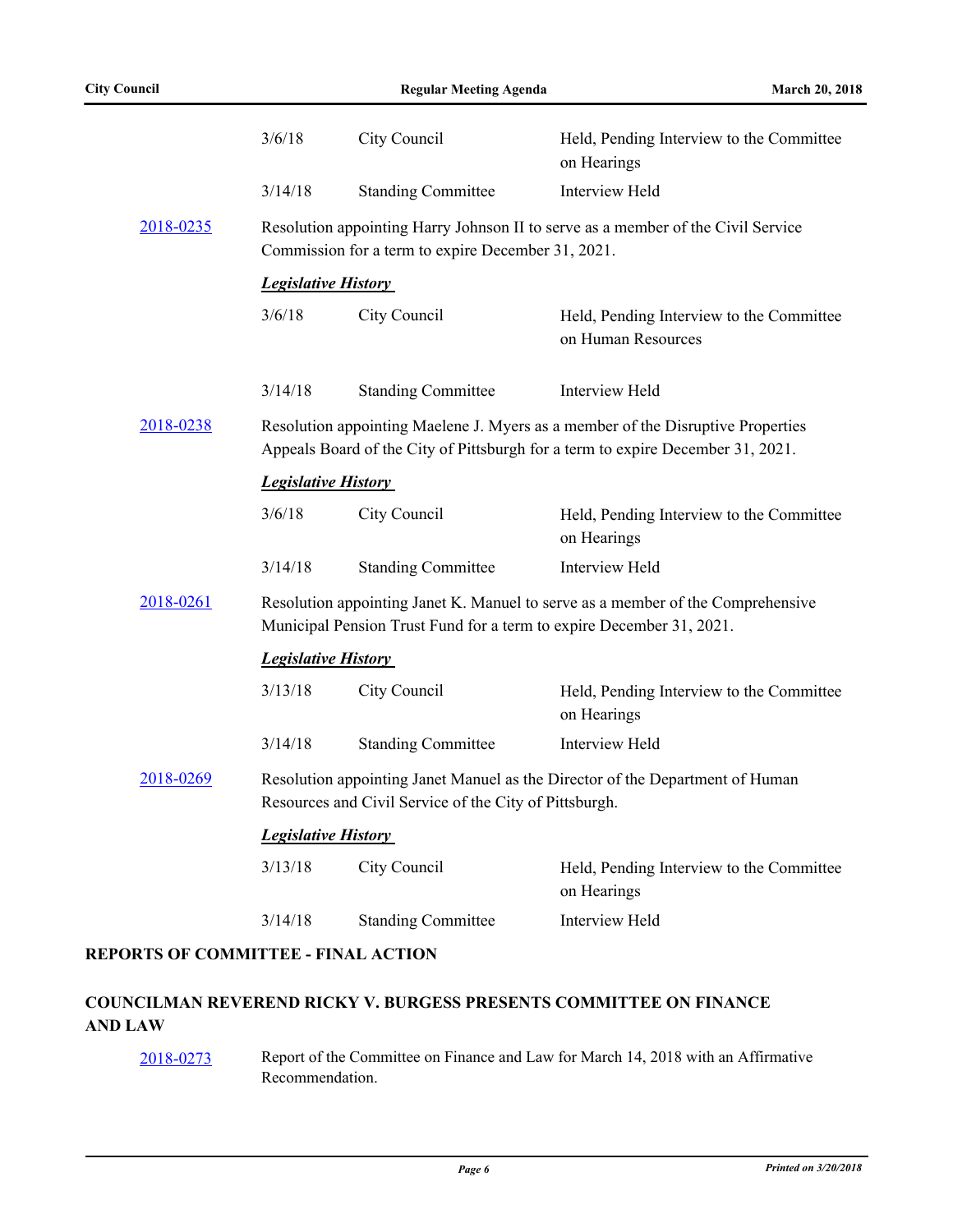| 2018-0244 | Ordinance amending and supplementing the Pittsburgh Code of Ordinances, Title I: |                           |                                                          |
|-----------|----------------------------------------------------------------------------------|---------------------------|----------------------------------------------------------|
|           | Administrative, Article XI: Human Resources, by adding Chapter 196: Public       |                           |                                                          |
|           | Accessibility of Conflict of Interest Documentation.                             |                           |                                                          |
|           | <b>SPONSOR/S: MR. O'CONNOR</b>                                                   |                           |                                                          |
|           | <b>Legislative History</b>                                                       |                           |                                                          |
|           | 3/6/18                                                                           | City Council              | Read and referred to the Committee on<br>Finance and Law |
|           |                                                                                  |                           |                                                          |
|           | 3/14/18                                                                          | <b>Standing Committee</b> | Affirmatively Recommended                                |
|           |                                                                                  |                           |                                                          |

# **COUNCILMAN R. DANIEL LAVELLE PRESENTS COMMITTEE ON PUBLIC SAFETY SERVICES**

| 2018-0274 | Report of the Committee on Public Safety Services for March 14, 2018 with an<br>Affirmative Recommendation.                                                                                                                                                                                                                                                                                                                                                                                                                |
|-----------|----------------------------------------------------------------------------------------------------------------------------------------------------------------------------------------------------------------------------------------------------------------------------------------------------------------------------------------------------------------------------------------------------------------------------------------------------------------------------------------------------------------------------|
| 2018-0218 | Resolution authorizing the Mayor and the Director of the Department of Public Safety<br>to enter on behalf of the City of Pittsburgh into a Professional Services Agreement or<br>Agreements with ShotSpotter, Inc. (d/b/a SST, Inc.) for the continuation and<br>expansion of the City's gunshot-detection system at an overall cost not to exceed<br>THREE MILLION THREE HUNDRED EIGHTY-SIX THOUSAND<br>TWO-HUNDRED FIFTY DOLLARS and NO CENTS (\$3,386,250.00) over a<br>three-year term.<br><i>Legislative History</i> |
|           |                                                                                                                                                                                                                                                                                                                                                                                                                                                                                                                            |

| 3/6/18  | City Council              | Read and referred to the Committee on<br><b>Public Safety Services</b> |
|---------|---------------------------|------------------------------------------------------------------------|
| 3/14/18 | <b>Standing Committee</b> | Affirmatively Recommended                                              |

# **COUNCILWOMAN DEBORAH L. GROSS PRESENTS COMMITTEE ON LAND USE & ECONOMIC DEVELOPMENT**

- [2018-0275](http://pittsburgh.legistar.com/gateway.aspx?m=l&id=/matter.aspx?key=22585) Report of the Committee on Land Use and Economic Development for March 14, 2018 with an Affirmative Recommendation.
- [2018-0052](http://pittsburgh.legistar.com/gateway.aspx?m=l&id=/matter.aspx?key=22351) Ordinance amending the Pittsburgh Code, Title Nine, Zoning, Article I, Section 902.03 Zoning Map, by changing from General Industrial (GI) to Urban Industrial (UI), a certain property at 1 28th Street, Block Number 5-F, lot number 46, in the Allegheny County Block and Lot System. A portion of the parcel is currently zoned Urban Industrial (UI). *(Public Hearing held 3-13-18)*

*Legislative History*